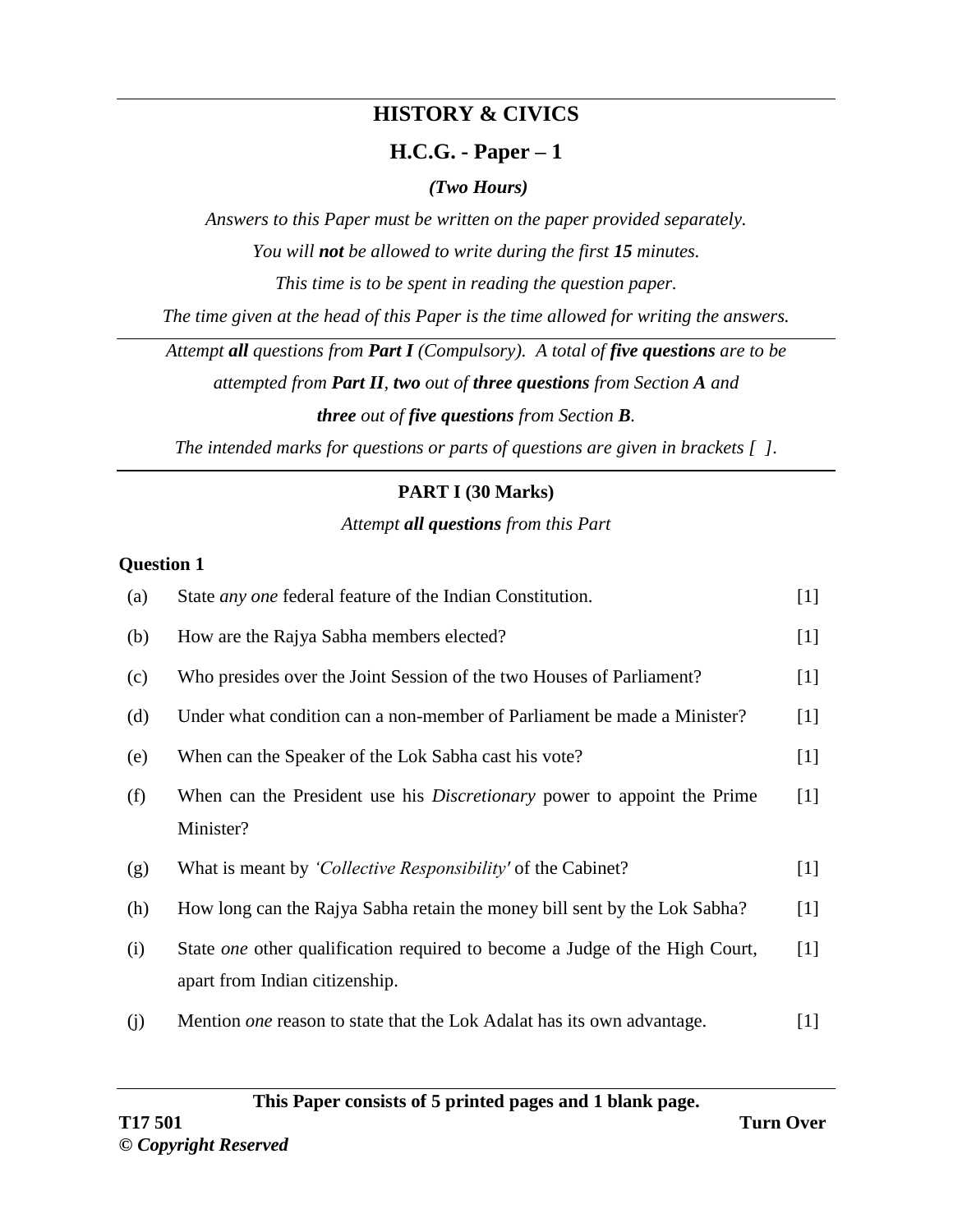| (a) | Mention <i>any two</i> Repressive Colonial policies of Lord Lytton.                  | $[2]$             |
|-----|--------------------------------------------------------------------------------------|-------------------|
| (b) | Name the two main Associations that were the precursors of the Indian National       | $\lceil 2 \rceil$ |
|     | Congress.                                                                            |                   |
| (c) | Give the names of two leaders who led the Home Rule Movement in India.               | $\lceil 2 \rceil$ |
| (d) | What was the <i>Khilafat Movement?</i>                                               | $[2]$             |
| (e) | State <i>any two</i> provisions of the Rowlatt Act passed by the Government in 1919. | $\lceil 2 \rceil$ |
| (f) | Mention <i>any two</i> objectives of the Indian National Army.                       | $[2]$             |
| (g) | Why did Mahatma Gandhi start his historic march to Dandi?                            | $\lceil 2 \rceil$ |
| (h) | State the significance of the Policy of Appeasement as a cause for the Second        | $\lceil 2 \rceil$ |
|     | World War.                                                                           |                   |
| (i) | Give the reason as to why Japan invaded China.                                       | $[2]$             |
| (j) | Mention <i>any two</i> functions of UNESCO in the field of Education.                | $[2]$             |

#### **PART II (50 Marks)**

#### **SECTION A**

*Attempt any two questions from this Section*

#### **Question 3**

The Powers and Functions of the Indian Parliament are wide ranging. In this context answer the following:

- (a) Explain *three* ways by which the Legislature exercises control over the Executive. [3]
- (b) Mention *any three* Special powers of the Rajya Sabha that is usually not enjoyed by the other House. [3]
- (c) Mention *any two* Judicial powers and any two Electoral powers of the Indian Parliament. [4]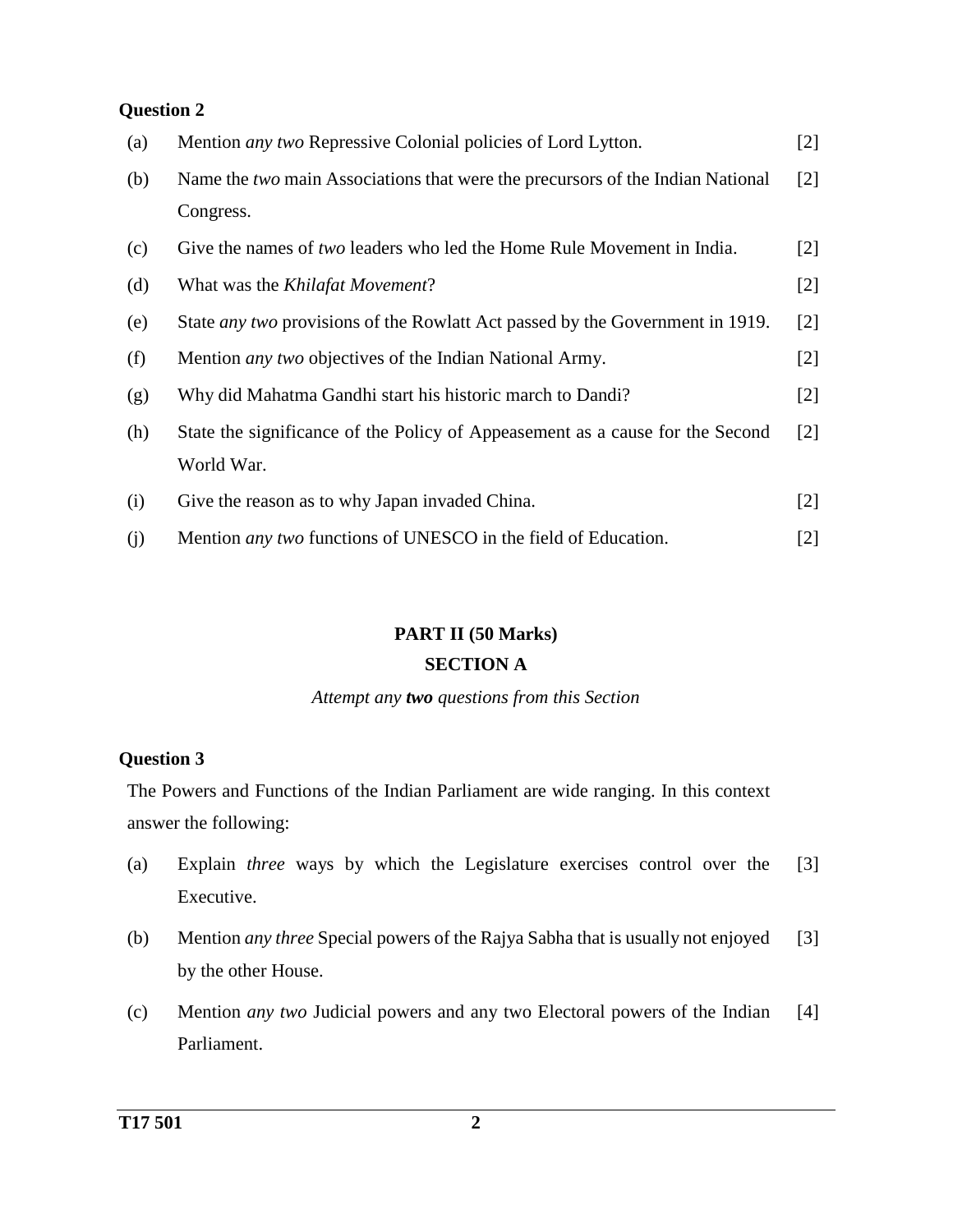The Union Executive which consists of the President, Prime Minister and the Council of Ministers is a powerful body in a Parliamentary Democracy. In this context answer the following questions:

| (a) | State the position of the Prime Minister and state <i>any two</i> of his powers in | $\lceil 3 \rceil$ |
|-----|------------------------------------------------------------------------------------|-------------------|
|     | relation to the President.                                                         |                   |

- (b) Mention the *three* categories of Ministers in order of their rank and status. [3]
- (c) Mention *any four* Legislative powers of the Cabinet. [4]

#### **Question 5**

With reference to the powers and functions of the High Court. Explain briefly the meaning and scope of the following:

| (a) | Its Appellate Jurisdiction.          | 131  |
|-----|--------------------------------------|------|
| (b) | The High Court as a Court of Record. | 3    |
| (c) | Judicial Review.                     | 14 I |

## **SECTION B**

#### *Attempt any three questions from this Section*

#### **Question 6**

With reference to the rise of 'National Consciousness' in India, explain the following:

| (a) | The influence of Western Education.                             |      |
|-----|-----------------------------------------------------------------|------|
| (b) | Any three contributions of Raja Rammohan Roy.                   | 131  |
| (c) | The development of Modern means of Transport and Communication. | 14 I |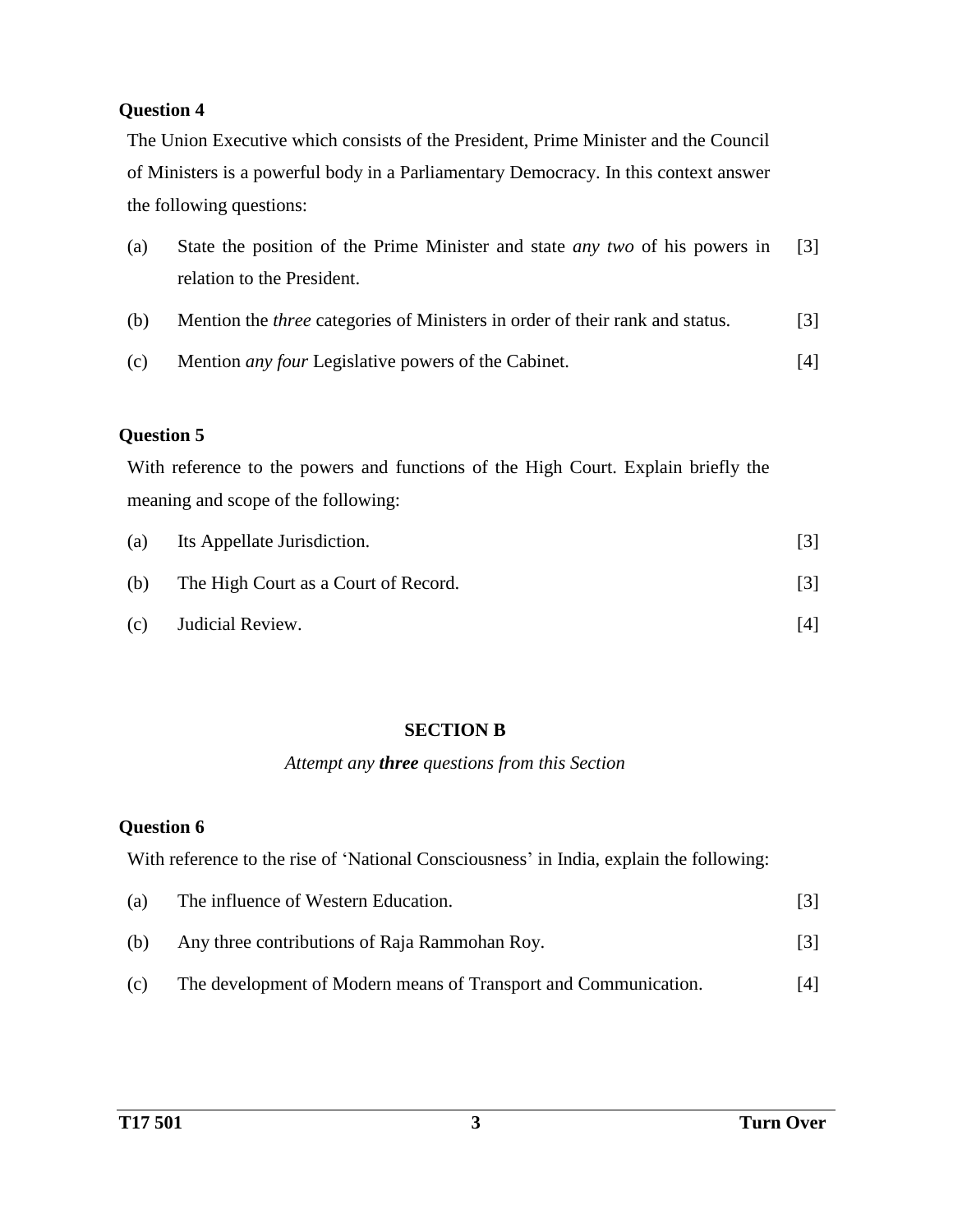The conflict between the two sections of the Congress came to surface in its Session in 1906 at Calcutta. In this context explain the following:

- (a) The Split in the Congress in 1907. [3]
	-

[3]

(b) With reference to the picture given below, answer the following:



- (i) What were the three personalities popularly known as?
- (ii) Which section of the Congress did they represent?
- (iii) Mention two of their popular Beliefs.
- (c) State *any four* methods that they advocated for the achievement of their aims. [4]

#### **Question 8**

The period between 1920 to 1947 was marked with major events and reforms that finally led us to our Independence. In this context, answer the following questions:

- (a) State *three* provisions of the Gandhi-Irwin Pact as a result of the Civil Disobedience Movement. [3]
- (b) How did the Congress and the Muslim League respond to the Cabinet Mission Plan? [3]
- (c) Mention *any four* clauses of the Cabinet Mission Plan. [4]